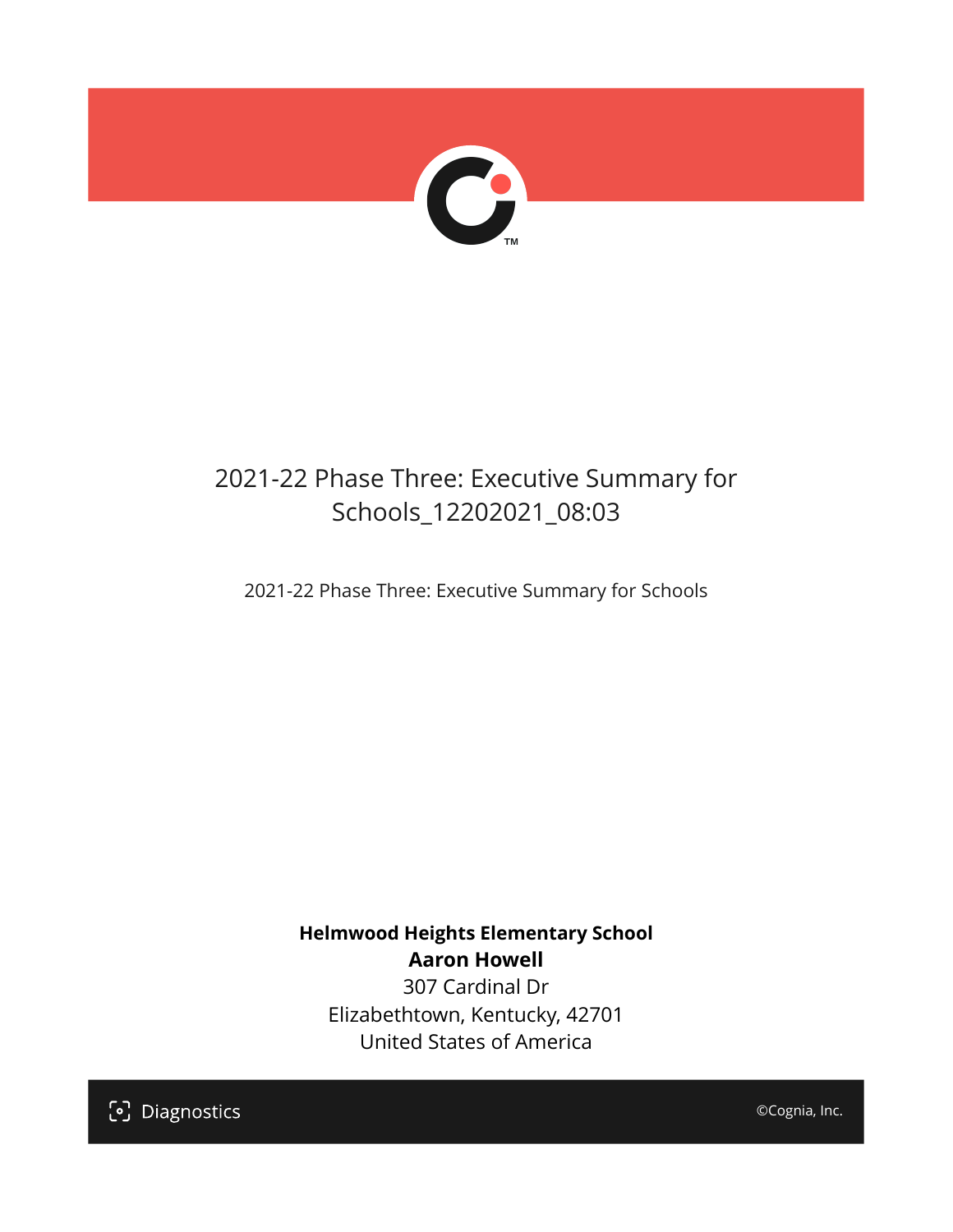2021-22 Phase Three: Executive Summary for Schools - 2021-22 Phase Three: Executive Summary for Schools\_12202021\_08:03 - Generated on 02/17/2022 Helmwood Heights Elementary School

#### **Table of Contents**

[3](#page-2-0)

[2021-22 Phase Three: Executive Summary for Schools](#page-2-0)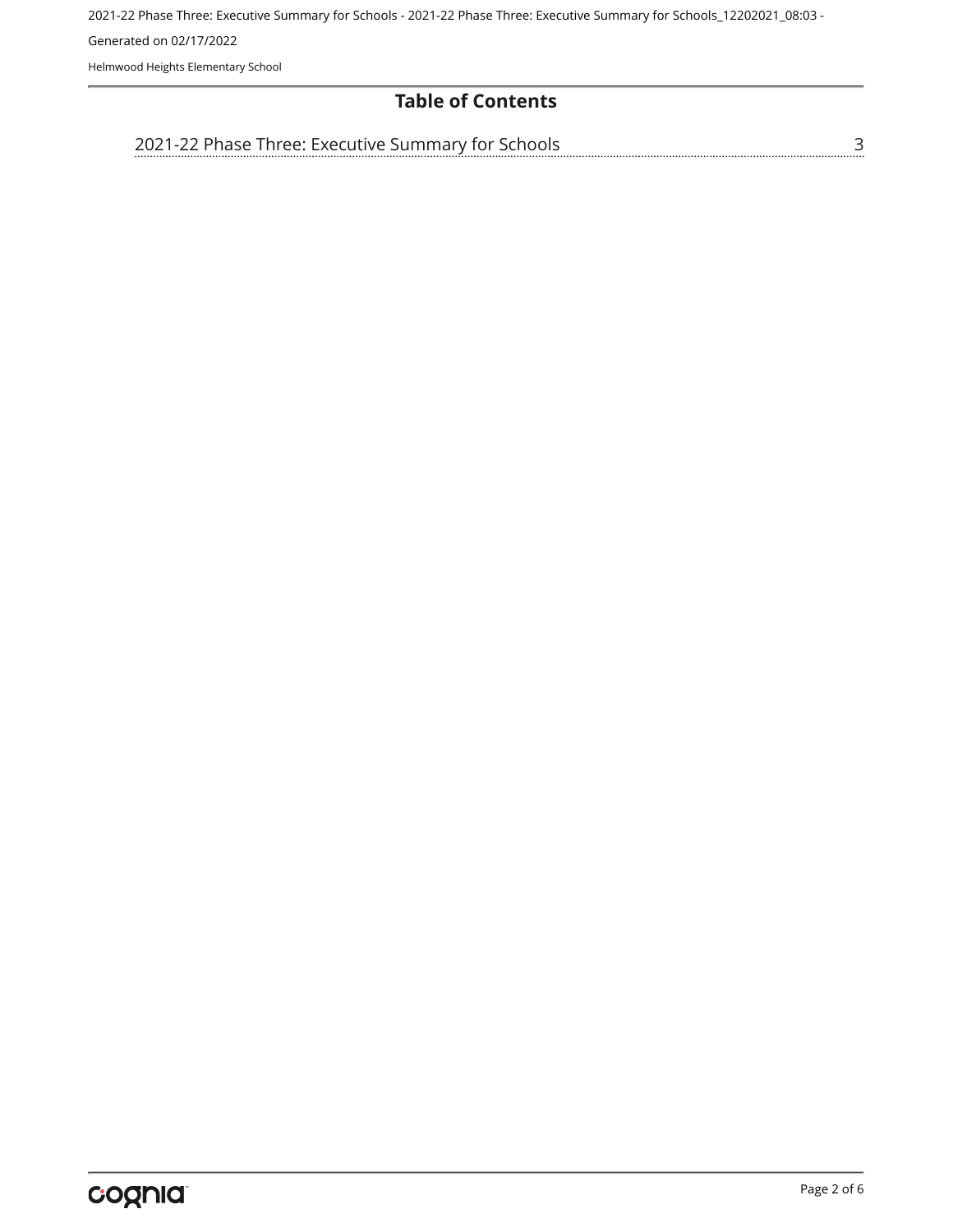2021-22 Phase Three: Executive Summary for Schools - 2021-22 Phase Three: Executive Summary for Schools\_12202021\_08:03 - Generated on 02/17/2022 Helmwood Heights Elementary School

### <span id="page-2-0"></span>**2021-22 Phase Three: Executive Summary for Schools**

Description of the School

Describe the school's size, community/communities, location, and changes it has experienced in the last three years. Include demographic information about the students, staff, and community at large. What unique features and challenges are associated with the community/communities the school serves?

Helmwood Heights is a 1st-5th Grade elementary school in Elizabethtown, Kentucky. Helmwood has a enrollment of 395 students, which is 51 more students than at the close of the 2019-2020 school year. Student demographics - 53% male, 46% female; 11% African-American, .25% American Indian, 1.27% Asian, 8.86% Hispanic, Hawaiian .25%, 14.68% 2 or more races, 63.53% White. We have 13 EL learners, 7 female, 6 males - 9 are Hispanic and 4 are Asian. We have 24 military connected students. We have 233 economically disadvantaged students, 50% of that number are white, 19% are two or more races, 17% African American and 12% Hispanic. We have 65 Special Needs students - 42 are male, 23 are female. 63% of my IEP students are white, 9% are two or more races, 14% Hispanic, 3% Asian, 9% African-American. Helmwood is in the Elizabethtown Independent School District. The school district is small, with one high school, one junior high, 2 elementary schools and one Pre-K center. The city of Elizabethtown has roughly 40,000 residents, while the county (Hardin) has a population of 110,000. Elizabethtown/ Hardin County is growing. New industries are moving into the area, notably Ford Motor Company - which will change the landscape of the county. We have some challenges, just like any school. More than half of our students are economically disadvantaged. The staff at Helmwood has several teachers with 20+ years of experience, while also having a very young contingent of teachers being hired within the last 5 years. The mixing of old and new ideas is great for our grade level teams.

#### School's Purpose

Provide the school's purpose statement and ancillary content such as mission, vision, values, and/ or beliefs. Describe how the school embodies its purpose through its program offerings and expectations for students.

The vision of Helmwood Heights is that every 5th grader will achieve proficiency in math and reading upon exiting the school. Based on that vision, the mission of our school is to inspire a community of learners who are respectful, responsible and innovative. The staff at Helmwood Heights has selected 7 core values, with which we base every decision. Our core values are compassion, kindness, respect, integrity, relationships, excellence and valued. Our vision, mission, and core values are embodied in our program offerings here at Helmwood. We begin our day with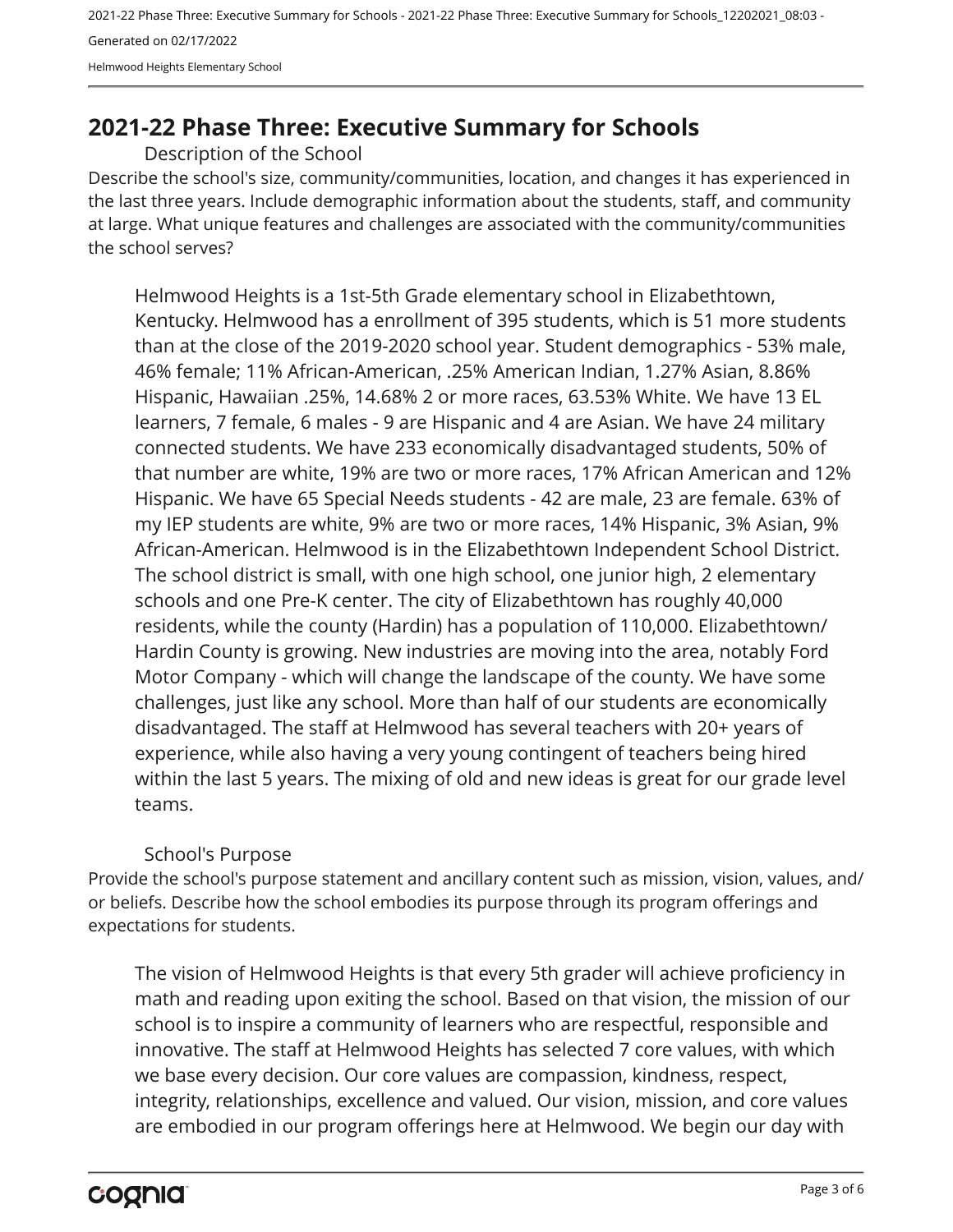2021-22 Phase Three: Executive Summary for Schools - 2021-22 Phase Three: Executive Summary for Schools\_12202021\_08:03 - Generated on 02/17/2022

Helmwood Heights Elementary School

Hello Helmwood, a Youtube production in which our 5th grade students provide the news, pledge, and upcoming events to our student body. At the conclusion of each show, our Guidelines for Success are read - Be Respectful, Be Responsible, Be Cooperative and Be Your Best. We have a intervention program called RTL - Response to Learning. During this block, our students are grouped by enrichment, reteach, novice reduction and intervention. Our SPED students are also serviced during this time. Other programs include, RTB - which is our PBIS program in which we analyze behavior data, determine student need, and provide interventions. Helmwood also has an enrichment program. In which our specials teachers pull students by grade level and provide growth in leadership, art, music, stem lab, library media. We have a GT teacher based out of Helmwood, who also pulls students in our GT Talent Pool for 1st-3rd grades. We have a STEM program that uses the PLTW curriculum, vex robotics and other notable stem related programs. Our library media specialists collaborates with teachers to enhance core instruction and runs a STLP enrichment for our students. We have a school-wide cultural of learning program that is run by our guidance counselor and specials teachers on Fridays. The focus is on the 7 habits and growth mindset.

Describe the school's notable achievements and areas of improvement in the last three years. Additionally, describe areas for improvement that the school is striving to achieve in the next three years. Notable Achievements and Areas of Improvement

Over the last three years, we have had several achievements. As a staff, we have gone to a station teaching model within core instruction as well as utilizing Kagan Structures. The school districts Early Release Friday program, has allowed us to maintain a strong PLC focus in which our instructional practices are looked at along with vertical collaboration and data analysis. 2021 Testing Data revealed a notable achievement in On Demand Writing, scoring a 56.1, which was 17 points higher than the state average. We were also ahead of the state elementary average in reading by 3 points, scoring a 42.1. Areas of improvement include Math, Reading, and Science. Although we were ahead of the state average in reading, we were not happy. Keeping in mind that we tested in a pandemic year while in and out of school, the decision was made to continue many of the same programs implemented in 2019-2020 to see the effect it may have on the test scores for the 21-22 school year. These include a station teaching focus, Kagan structures along with a strong PLC focus. Math data showed that we were behind the state elementary average by 5 points, scoring a 26.9. With that in mind, we have begun to refocus our math practices. We recently visited a neighboring elementary school that did a great job with their math scores. We realized that we would need to make changes in the master schedule for the 22-23 school year and become more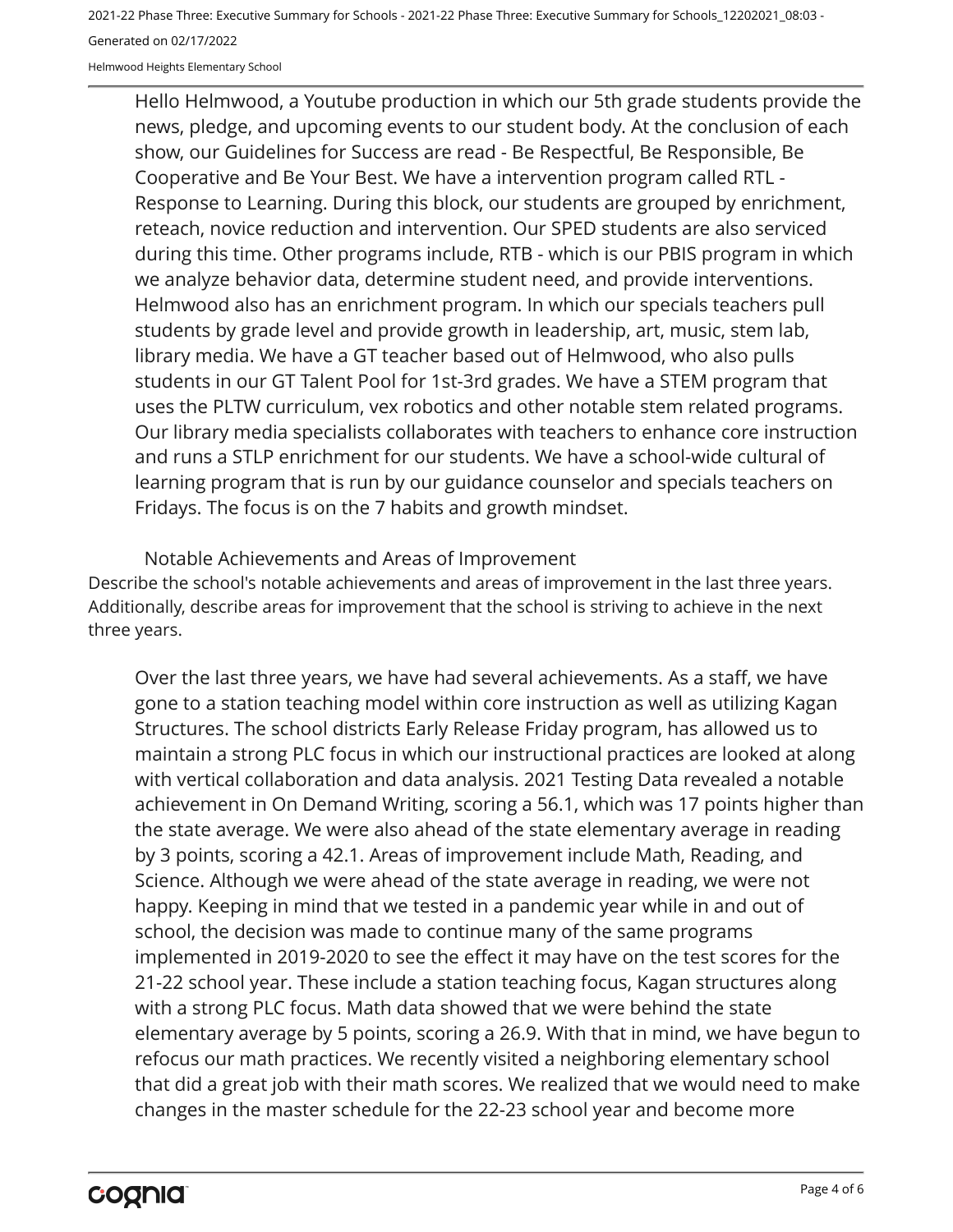2021-22 Phase Three: Executive Summary for Schools - 2021-22 Phase Three: Executive Summary for Schools\_12202021\_08:03 - Generated on 02/17/2022

Helmwood Heights Elementary School

focused on data as well as our station groups. Our Science scores show that we were behind the state elementary average by less than a 1/2 point - coming in at 24.7. Keeping in mind that we tested during a covid year in which we were in and out of school, we are keeping in place our station teaching in science as well as Kagan Structures. Looking ahead, we have set goals based on a five year plan in order to achieve growth in reading, math, science, on demand writing and social studies. The goals are based on where we are now and what it will take to get to 100%. We know that in order to achieve real growth, our staff will need to continue our growth in station teaching, Kagan structures, PLCs, as well as data analysis.

#### Additional Information

**CSI/TSI Schools (including ATSI) Only:** Describe the procedures used to create the school's improvement plan and briefly state the specific efforts to address the causes of low student performance and resource inequities.

N/A

#### Additional Information

Provide any additional information you would like to share with the public and community that were not prompted in the previous sections.

It is important to note that data collected in the spring of 21' was taken during a year in which students were learning virtually, in person, hybrid etc. There was a lot of change throughout the year. For the current school year, we are going through some more change with our school district moving to a Early Release model in order to provide more PLC/planning time for staff. With more stability during the 21-22 school year, we hope to have significant gains in our test scores.